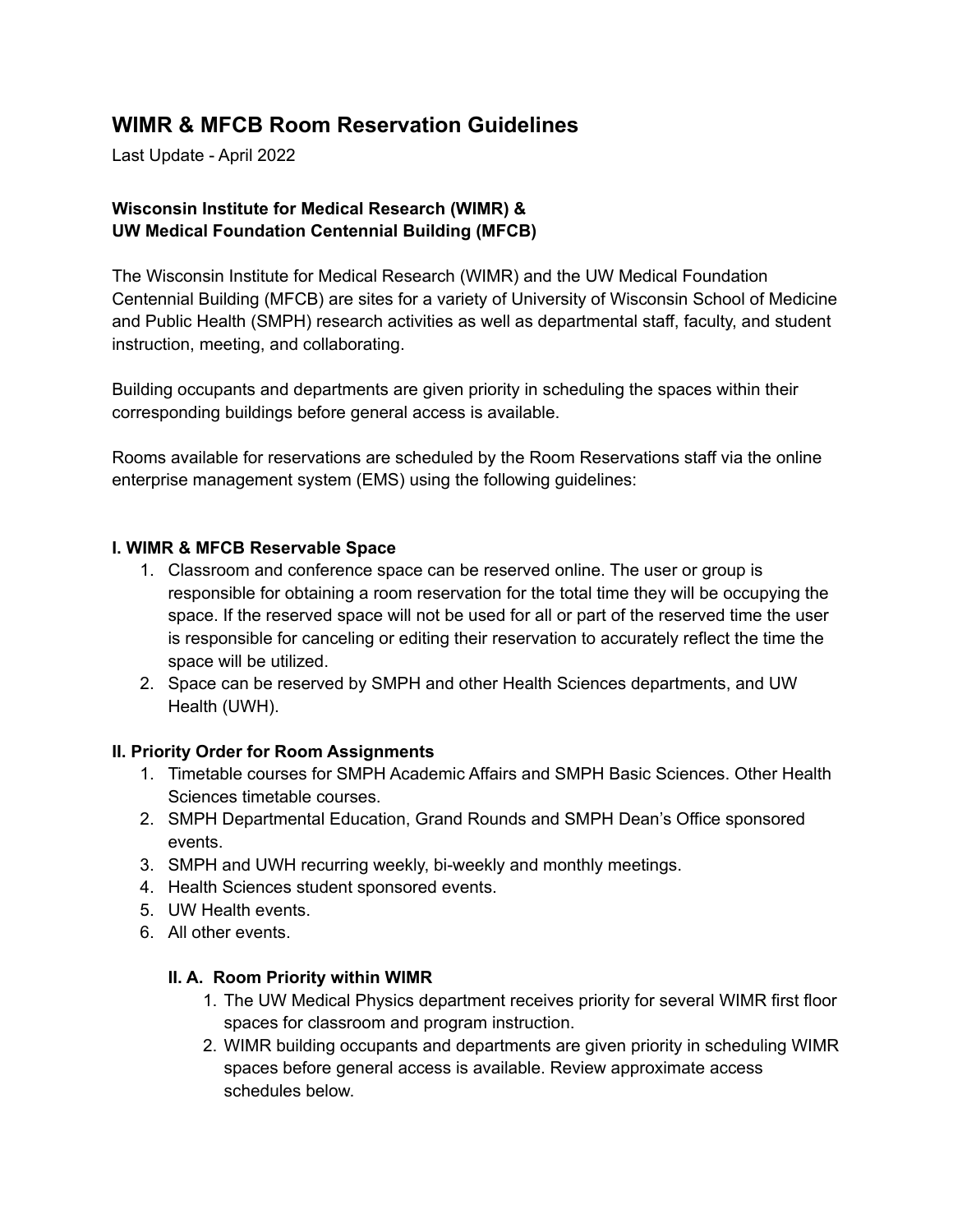#### **II. B. Room Priority within MFCB**

- 1. The SMPH Orthopedics & Rehabilitation group receives priority for MFCB 1220 Monday-Friday 6am-9am.
- 2. MFCB building occupants and departments are given priority in scheduling MFCB spaces before general access is available. Review approximate access schedules below.

## **III. Additional Priority Parameters**

- 1. Priority within both buildings is also considered for ongoing meetings and events that have historically occupied the same space. The Room Reservations staff does their best to maintain the original request that was received, and if not possible they will reassign reservations to the next best available option.
- 2. Within MFCB priority is also considered for the department's location in relation to the space they are seeking.

| 2114        | Anesthesiology                                                                                 |  |  |
|-------------|------------------------------------------------------------------------------------------------|--|--|
| 3114 & 3156 | Urology, Radiology, Pathology                                                                  |  |  |
| 4114 & 4156 | Medicine (Gastroenterology, Rheumatology, Endocrinology, Pulmonary,<br>Allergy, Admin)         |  |  |
| 5114        | Medicine (Admin, Pulmonary, Infectious Disease, Nephrology, Information<br>Systems, Education) |  |  |
| 6114        | Orthopedics, Family Medicine                                                                   |  |  |
| 7114        | Neurology                                                                                      |  |  |

- 3. Each semester's calendar will open to those priority groups identified above in advance of general access in order to allow for this additional priority. Departments should do their best to submit priority reservations before general access opens. Once this time period closes requests will return to first-come, first-served processing.
- 4. Room assignments are subject to change by the Room Reservation Group Administrators or Classroom & AV Services to accommodate prioritization conflicts, as well as any changes to Public Health or University guidelines. Administrators will do their best to accommodate all parties.

#### **IV. Reservation Criteria**

1. Reservations are made on a first-come, first-served basis with influence from the prioritization listed above.